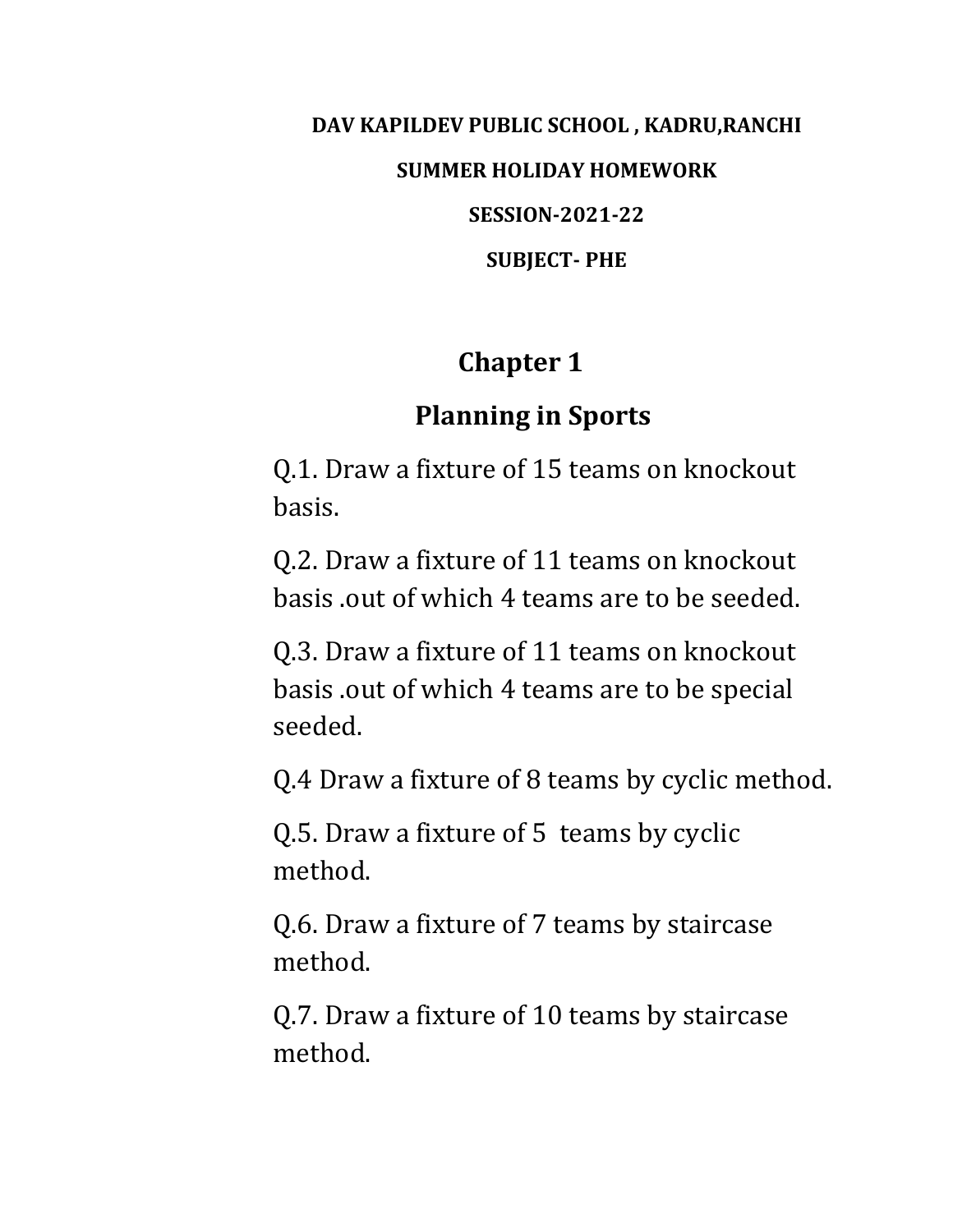Q.8. Briefly explain the advantages and disadvantages of knockout and league method.

Q.9. Discuss the objectives of planning in sports.

Q.10. Explain the difference between intramural and extramural.

#### **Chapter 2**

## **Sports and Nutrition**

**Q**.1. What do you mean by macronutrients and micronutrients. Explain all the types.

Q.2. Discuss any four pitfalls of dieting.

Q.3. What do you mean by food myths ?Briefly explain about four food myths.

Q.4. Explain protein as the nutritive components of diet.

Q.5. Enlist non-nutritive components of diet .

Q.6. Briefly explain about vitamins.

Q.7. Define balance diet.

Q.8. Define healthy weight .